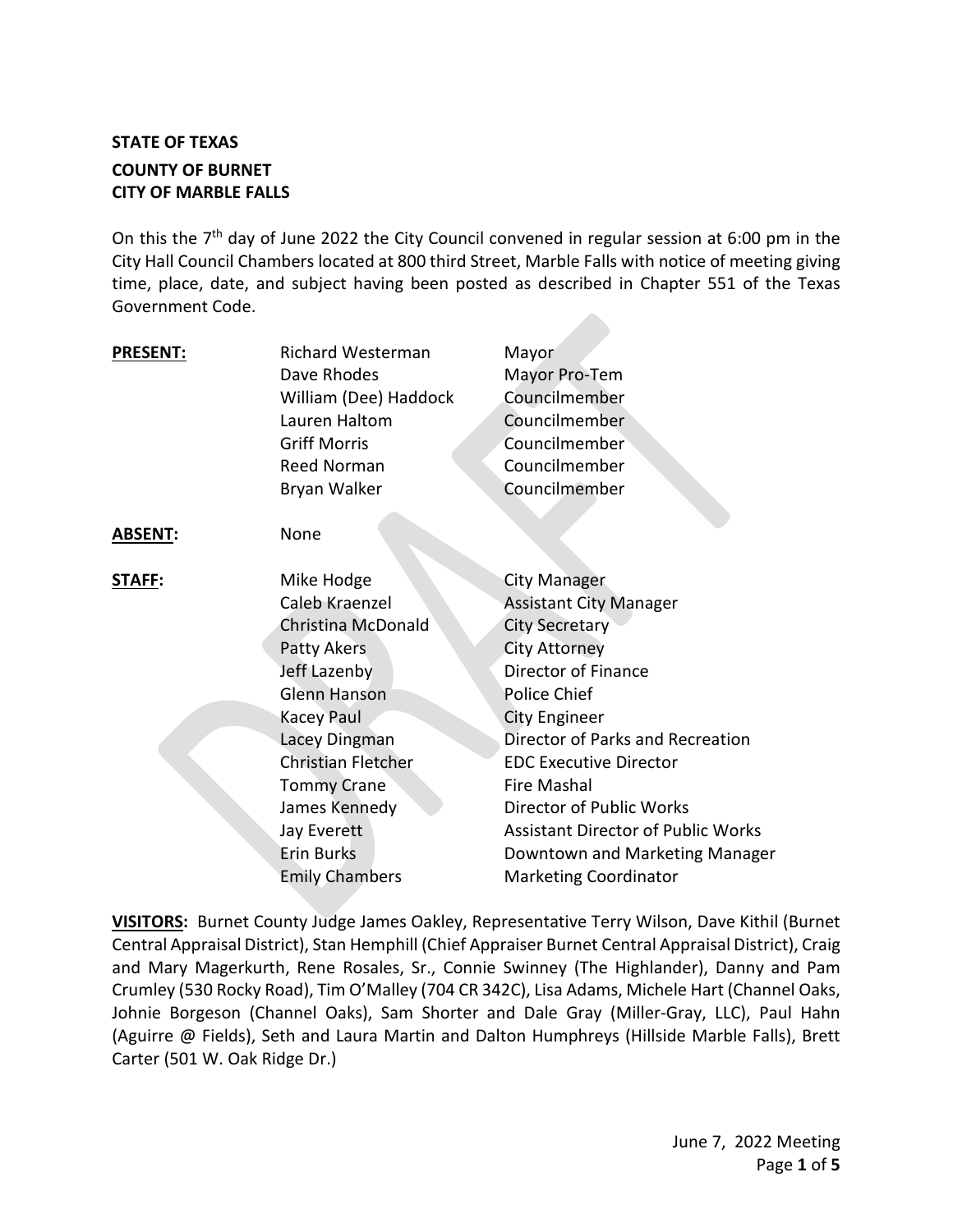- **1. CALL TO ORDER AND ANNOUNCE QUORUM IS PRESENT.** Mayor Westerman called the meeting to order at 6:15 pm and announced the presence of a quorum.
- **2. INVOCATION.** Councilmember Norman gave the invocation.
- **3. PLEDGE OF ALLEGIANCE TO THE FLAG OF THE UNITED STATES AND TO THE TEXAS FLAG.**  Councilmember Walker led the pledges.

## **4. UPDATES, PRESENTATIONS, PROCLAMATIONS AND RECOGNITIONS**

- **Recognition of outgoing Councilmembers Craig Magerkurth and Rene Rosales.**  Mayor Westerman recognized Craig Magerkurth and Rene Rosales for their dedicated service and presented each with a plaque.
- **Update from the Marble Falls Independent School District.** No update was provided.
- **5. CITIZEN COMMENTS.** Hamilton Creek Ranchette property owner Deborah Fleshner read a prepared statement regarding Council's responsibilities and ethics. Tim O'Malley spoke against the Hamilton Creek water rate increase.

### **6. CONSENT AGENDA.**

- **(a) Approval of the minutes of the May 16, 2022 special meeting and the May 17, 2022 regular meeting.**
- **(b) Appointments to the Marble Falls Economic Development Corporation.**
- **(c) Approval of Resolution 2022-R-06B authorizing a qualified tax-exempt obligation financing contract with Government Capital Corporation for the financing of capital equipment approved in the FY 2021/2022 budget and authorizing the City Manager to sign the contract.**
- **(d) Approval of Resolution 2022-R-06A supporting the Burnet Central Appraisal District's purchase of real estate located at 215 S. Pierce, Burnet, Texas for the expansion of the appraisal district office facilities.**

Councilmember Haddock made a motion to approve the consent agenda. The motion was seconded by Councilmember Norman and carried by a vote of 7-0.

### **7. REGULAR AGENDA.**

**(a) Discussion and Action on the Election of a Mayor Pro-Tem.** Christina McDonald, City Secretary addressed Council. Councilmember Walker made a motion to elect Dave Rhodes Mayor Pro-Tem to serve for a term of one year. Councilmember Haddock seconded the motion. The motion carried by a vote of 7-0.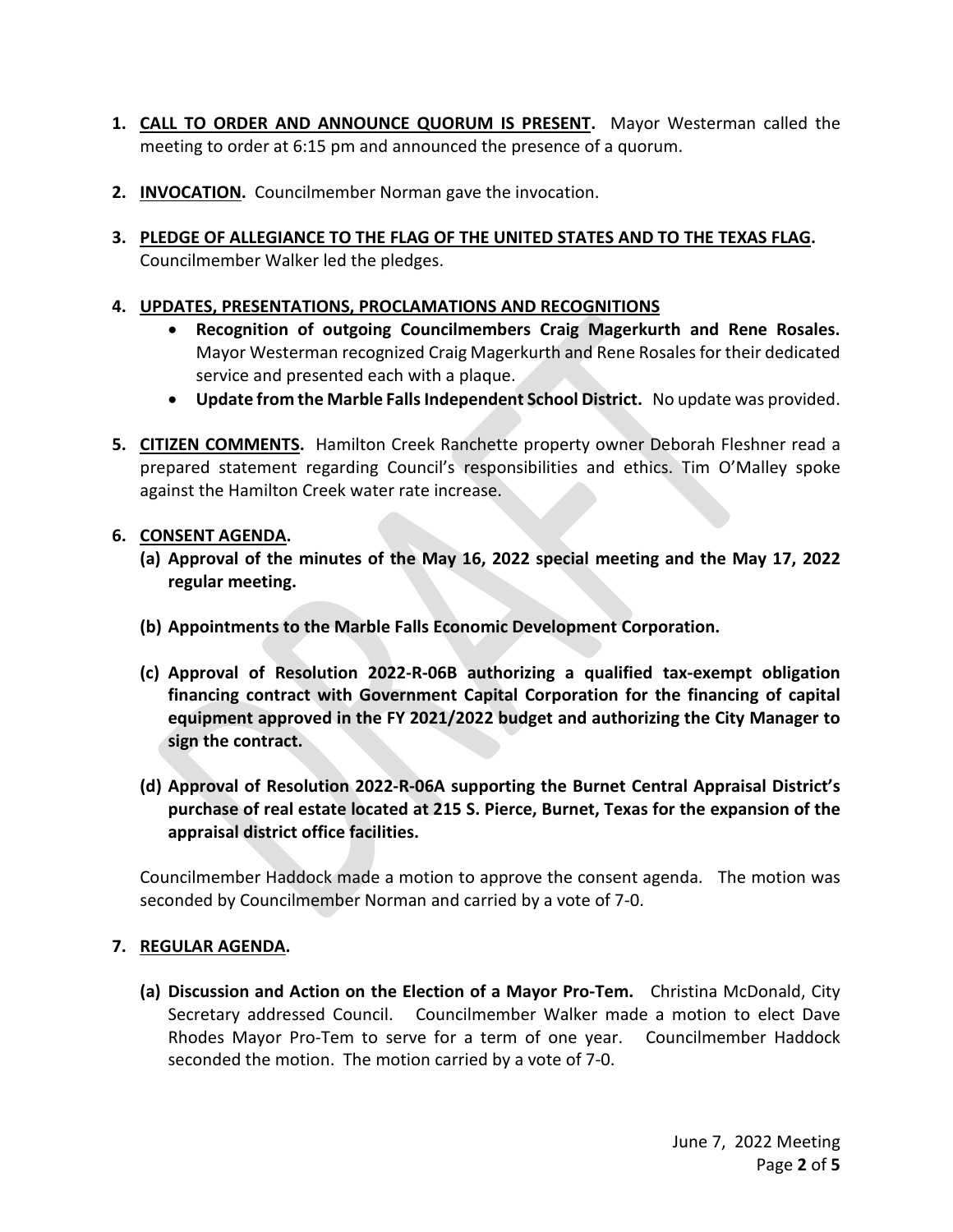- **(b) Public Hearing, Discussion, and Action on Ordinance 2022-O-06C regarding a rezoning request from Existing Neighborhood Zone 1 (ENZ.1) to a Planned Development District (PDD) with base zoning of Neighborhood Commercial District (NC) for approximately 14.75-acre tract of land out of the G. Flores Survey No. 7, Abstract No. 304, Burnet County Texas, generally located on Rocky Road, with frontage on W FM 2147.** Kim Foutz, Interim Director of Development Services gave a presentation on the proposed development. Mayor Westerman opened the public hearing. Bonnie Meek stated she her residence is bordering the proposed development and requested that Council consider a 100-foot buffer. Michelle Hart (resident of Channel Oaks) stated she was not against the proposed development, however she had concerns about the proposed cocktail lounge and a possible 2:00 am closing, increased traffic and noise as her residence is within 370 feet. Johnie Borgeson stated she had traffic and road maintenance concerns and requested a more specific development timeline. Danny Crumley (Rocky Road resident) and Jerry Merlick spoke in favor of the proposed development. There being no further comments, Mayor Westerman closed the public hearing and read the caption of the ordinance. Councilmember Haddock made a motion to approve Ordinance 2022-O-06C with the condition staff will work to use existing buffers to enhance buffering between the proposed buildings and existing buildings. Mayor Pro-Tem Rodes seconded the motion. The motion carried by a vote of 5-2, with Councilmember Morris and Walker voting against the Ordinance.
- **(c) Public Hearing, Discussion and Action on Ordinance 2022-O-06B regarding a Conditional Use Permit to allow for Apartment Land Use within the Transitional Residential District (TR) on Lot 37, Claremont Parkway Subdivision, Burnet County.** Scarlet Moreno, City Planner addressed Council. Mayor Westerman opened the public hearing. Developers Louis and Elizabeth Martinez gave a brief presentation to Council. There being no further discussion, Mayor Westerman closed the public hearing and read the caption of the ordinance. Mayor Pro-Tem Rhodes made a motion to act favorably on Ordinance 2022- O-06B. Councilmember Haltom seconded the motion. The motion carried by a vote of 7-0.
- **(d) Public Hearing, Discussion and Action on Ordinance 2022-O-06A regarding development code/zoning text amendment to City of Marble Falls Code of Ordinances, Appendix B, (Development Code), Article 3 (Land Use), Division 3.1 (Land Uses by Zoning District) to amend the use(s) in the Transitional Residential District; Article 4, Division 4.6.1 – Accessory Buildings and Structures to amend the standards for accessory buildings; Article 4, Division 4.6.2 – Boat Docks to amend the standards for docks.** Caleb Kraenzel, Assistant City Manager addressed Council. After some discussion amongst Council, Mayor Westerman opened the public hearing. There being no comments, Mayor Westerman closed the public hearing and read the caption of the ordinance. Councilmember Walker made a motion to approve Ordinance 2022-O-06A with the condition that boat dock roofing be pitched or sloped. Councilmember Norman seconded the motion. The motion carried by a vote of 7-0.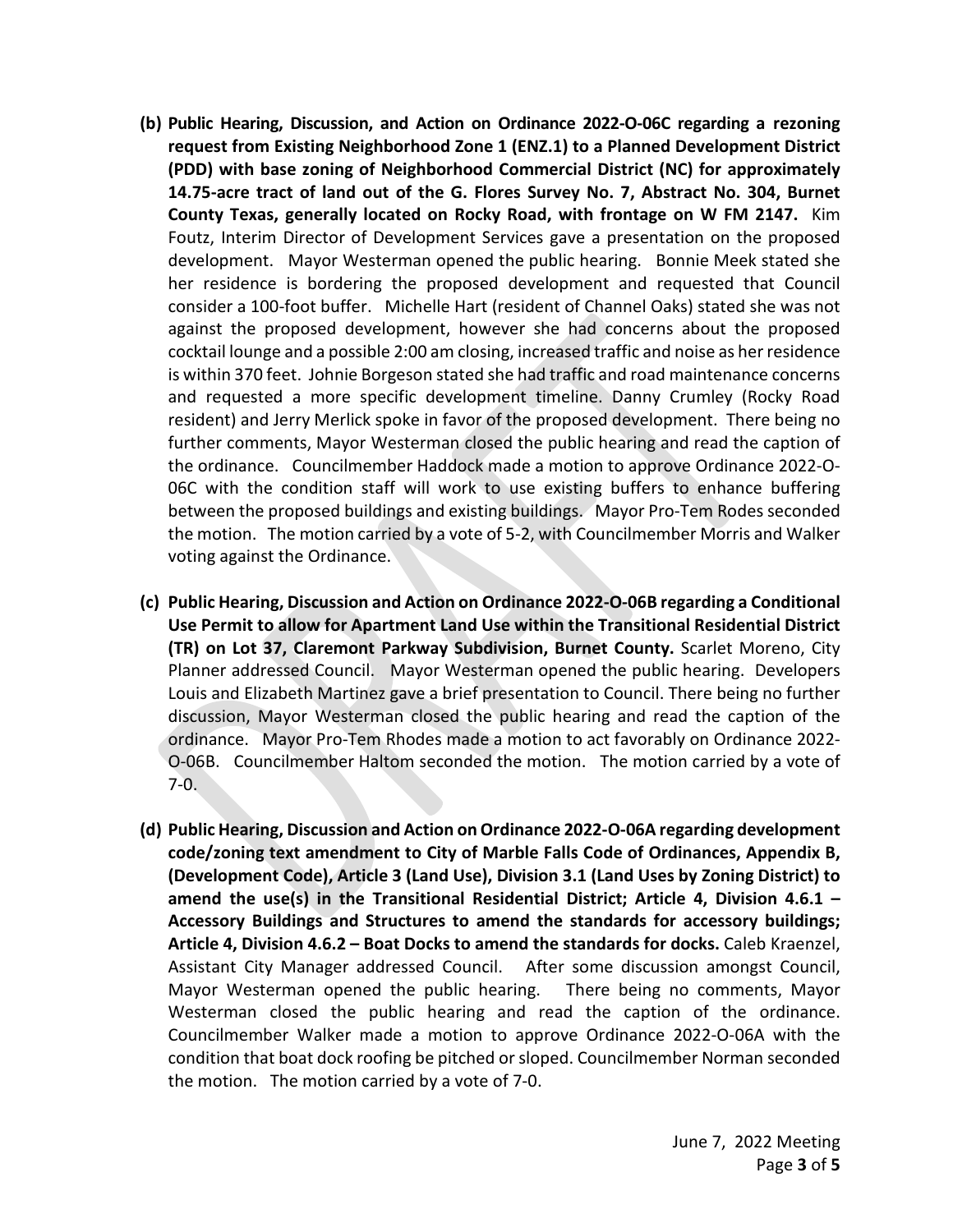- **(e) Discussion and Action on appointments to the Zoning Board of Adjustment.** Christina McDonald, City Secretary addressed Council. After some discussion, Councilmember Walker made a motion to appoint Brett Carter and Daniel Lee to serve on the Zoning Board of Adjustment and MaxAnne Jones and Michele Loper to serve as alternates on the board. Councilmember XXX seconded the motion. The motion carried by a unanimous vote (7-0).
- **(f) Discussion and Action regarding a contract for pre-design architectural services with Martinez Architects, for a feasibility study for the renovation of Fire Station 1.** Russell Sander, Fire Chief addressed Council. Councilmember Haddock made a motion to approve the contract as presented. Councilmember Walker seconded the motion. The motion carried by a vote of 7-0.
- **(g) Discussion and Action on Contract Addendum No 2 for the Raw Water Mitigation Contract with Miller Gray to include additional engineering, environmental, geotechnical analysis, permitting, bid phase services, and construction oversight for the proposed upgrade of the 3rd pump and environmental observation as required by Texas Historical Commission and authorize the City Manager to execute the contract amendment.** Kacey Paul, City Engineer addressed Council. Councilmember Haddock made a motion to approve Addendum No. 2 as presented and authorize the City Manager to execute the contract amendment. Councilmember Walkerseconded the motion. The motion carried by a vote of 7-0.
- **(h) Discussion and Action regarding a Professional Services Agreement for engineering services with Trihydro for rehabilitation evaluation, design, permitting, bid phase services, and construction inspection of the Mormon Mill elevated storage and authorize the City Manager to execute the agreement.** Kacey Paul, City Engineer addressed Council. Councilmember Walker made a motion to approve the Professional Services Agreement as presented and authorize the City Manager to execute the agreement. Councilmember Morris seconded the motion. The motion carried by a vote of 7-0.
- **(i) Discussion and Action on Professional Services Agreement with Aguirre & Fields, for engineering design, permitting, bid and construction phase services for the Westside Tri-Campus Connectivity Sidewalk Project which was awarded funding as part of the 2019 TxDOT Transportation Alternatives Set-Aside (TASA) Program and authorize the City Manager to execute the contract.** Kacey Paul, City Engineer addressed Council. Councilmember Walker made a motion to approve the Professional Services Agreement with Aguirre & Field and authorize the City Manager to execute the agreement. Councilmember Haddock seconded the motion. The motion carried by a vote of 7- 0.
- **8. CITY MANAGER'S REPORT.** City Manager Mike Hodge provided an update on the City's Drought Contingency Plan and Stage 2 watering restrictions which were implemented on June 1, 2022.